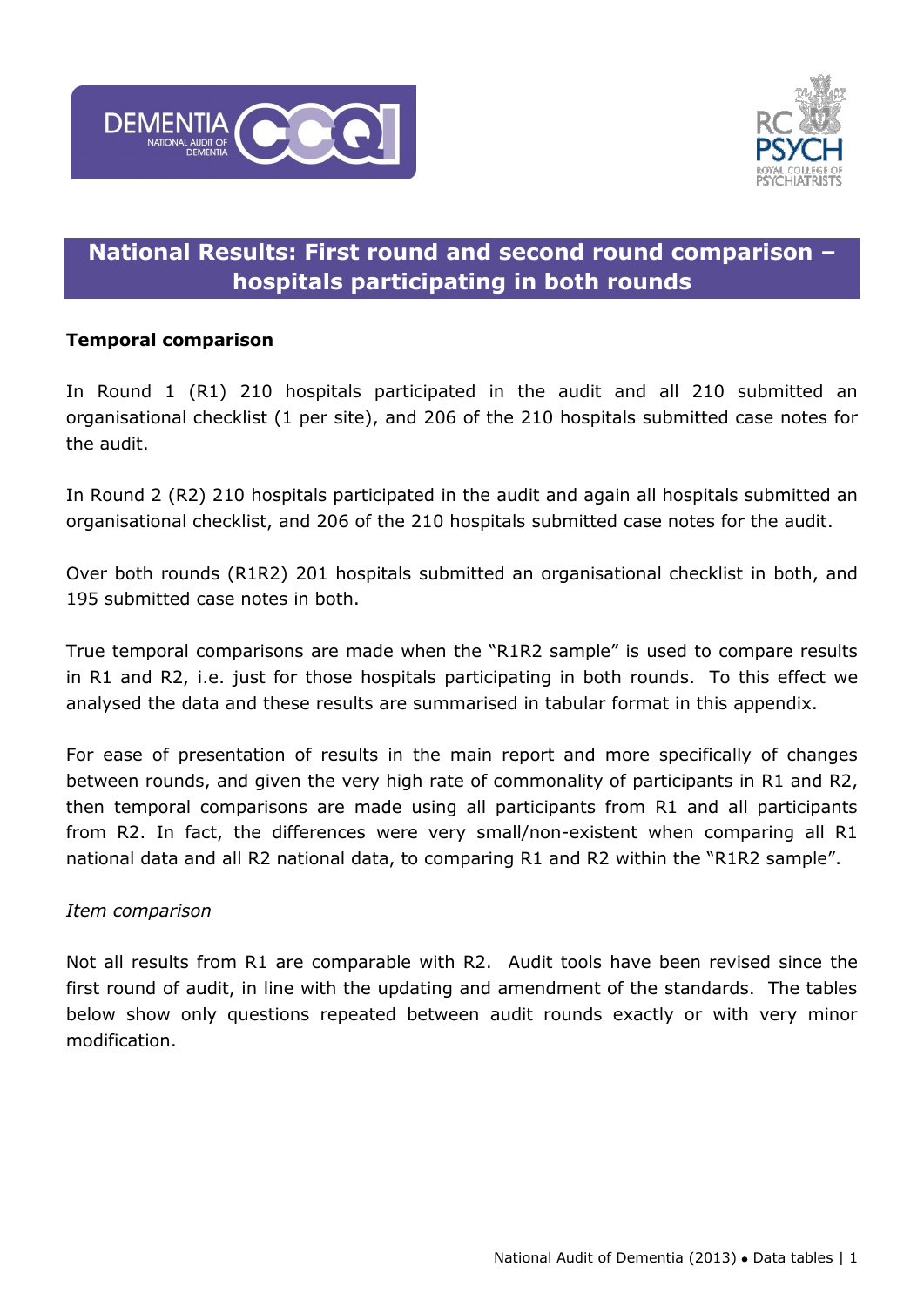201 hospitals submitted an organisational checklist in both round 1 and round 2.

| <b>QUESTION TEXT</b>                                                                                                                                                  | R1 % | R <sub>2</sub> % | $\frac{O}{O}$<br><b>DIFFERENCE</b><br><b>BETWEEN</b><br><b>R1R2</b> |
|-----------------------------------------------------------------------------------------------------------------------------------------------------------------------|------|------------------|---------------------------------------------------------------------|
| <b>THEME 1: GOVERNANCE</b>                                                                                                                                            |      |                  |                                                                     |
| A care pathway for patients with dementia is in place                                                                                                                 |      |                  |                                                                     |
| Yes                                                                                                                                                                   | 6    | 36.3             | 30.3                                                                |
| In development                                                                                                                                                        | 44.3 | 50.2             | 5.9                                                                 |
| A senior clinician is responsible for implementation and/or<br>review of the care pathway                                                                             | 67.9 | 96               | 28.1                                                                |
| Readmissions, in which patients with dementia can be<br>identified in the total number of patients readmitted                                                         | 8    | 28.9             | 20.9                                                                |
| Delayed discharge/transfers, in which patients with dementia<br>can be identified in the total number of patients with delayed<br>discharge/transfers                 | 19.4 | 35.8             | 16.4                                                                |
| The Executive Board regularly reviews the number of in-<br>hospital falls and the breakdown of immediate causes, in<br>which patients with dementia can be identified | 31.8 | 47.3             | 15.5                                                                |
| The Executive Board regularly receives feedback from the<br>following:                                                                                                |      |                  |                                                                     |
| - The Clinical Leaders for older people and people with<br>dementia including modern matrons/nurse consultants                                                        | 47.3 | 75.1             | 27.8                                                                |
| - Complaints - analysed by age                                                                                                                                        | 41.3 | 51.7             | 10.4                                                                |
| - Patient Advice and Liaison Services (PALS) - in relation to<br>the services for older people and people with dementia                                               | 36   | 56.2             | 20.2                                                                |
| - Patient Forums or Local Involvement Networks - in relation<br>to the services for older people and people with dementia                                             | 30.8 | 58.7             | 27.9                                                                |
| There is a named officer with designated responsibility for the<br>protection of vulnerable adults                                                                    | 95.5 | 99.5             | $\overline{4}$                                                      |
| Nursing staff have access to a recognised process to record<br>and report risks to patient care if they believe ward staffing is<br>inadequate                        | 98.5 | 99.5             | $\mathbf{1}$                                                        |
| The hospital has access to intermediate care services, which<br>will admit people with dementia                                                                       | 68.7 | 84.1             | 15.4                                                                |
| Access to intermediate care services allows people with<br>dementia to be admitted to intermediate care directly and<br>avoid unnecessary hospital admission          | 73   | 79.9             | 6.9                                                                 |
| There is a named dignity lead to provide guidance, advice and<br>consultation to staff                                                                                | 78.6 | 85.1             | 6.5                                                                 |
| There is access to specialist assessment and advice on<br>helping patients with dementia in their swallowing and eating                                               | 97   | 95.5             | $-1.5$                                                              |
| Specialist assessment and advice can be obtained from:                                                                                                                |      |                  |                                                                     |
| - Speech and language therapist                                                                                                                                       | 100  | 99.5             | $-0.5$                                                              |
| - Dietician                                                                                                                                                           | 100  | 99               | $-1$                                                                |
| - Other                                                                                                                                                               | 47.2 | 61.5             | 14.3                                                                |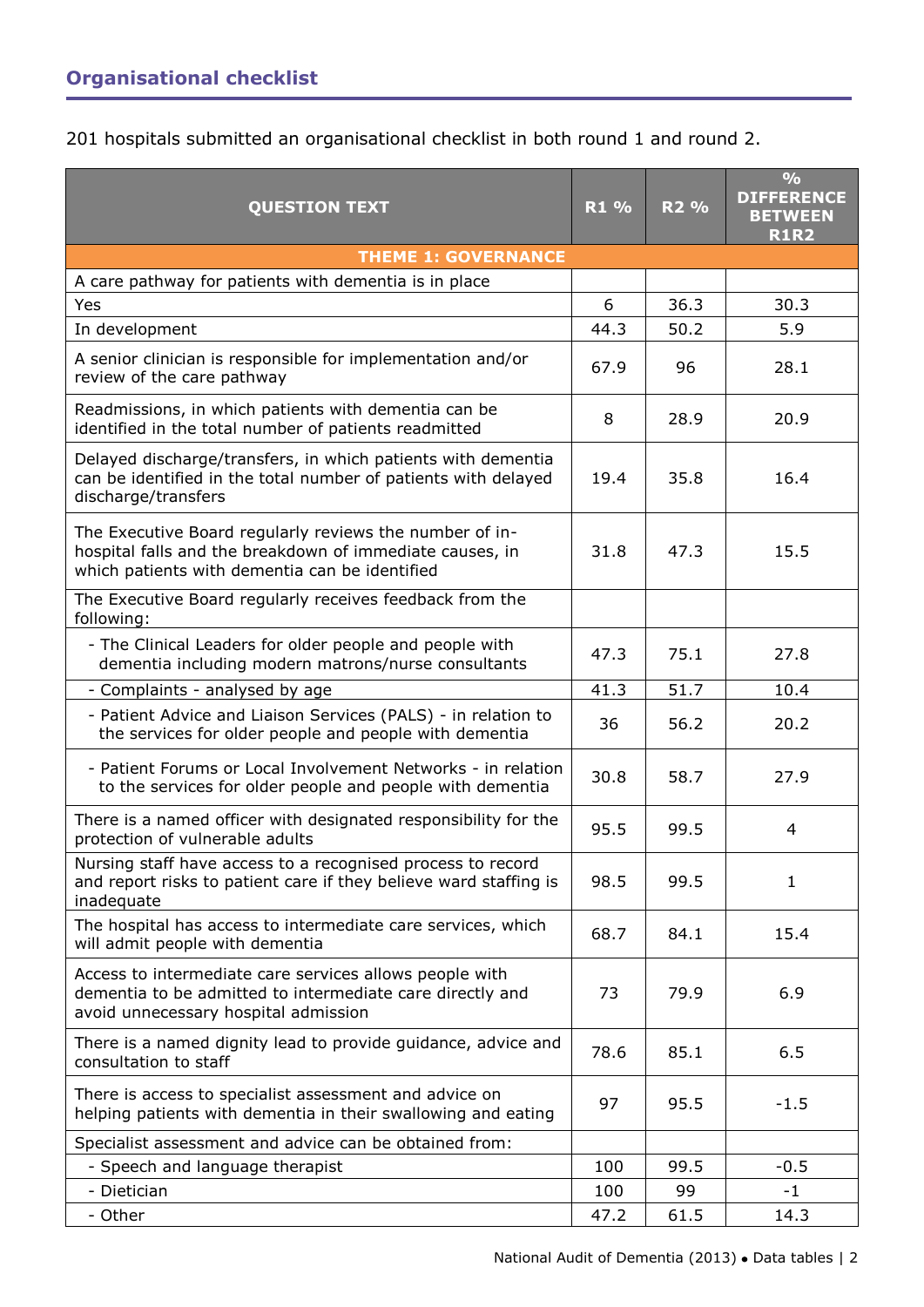| <b>QUESTION TEXT</b>                                                                                                                                                                                                                                                     | R1 % | R <sub>2</sub> % | $\frac{0}{0}$<br><b>DIFFERENCE</b><br><b>BETWEEN</b><br><b>R1R2</b> |
|--------------------------------------------------------------------------------------------------------------------------------------------------------------------------------------------------------------------------------------------------------------------------|------|------------------|---------------------------------------------------------------------|
| There is access to an interpreting service which meets the<br>needs of people with dementia in the hospital                                                                                                                                                              | 61.7 | 59.7             | $-2$                                                                |
| There is access to advocacy services with experience and<br>training in working with people with dementia                                                                                                                                                                | 82.1 | 85.6             | 3.5                                                                 |
| <b>THEME 2: ASSESSMENTS</b>                                                                                                                                                                                                                                              |      |                  |                                                                     |
| Multidisciplinary assessment includes problem list                                                                                                                                                                                                                       | 89.6 | 94.5             | 4.9                                                                 |
| Multidisciplinary assessment includes comorbid conditions                                                                                                                                                                                                                | 95   | 100              | 5                                                                   |
| Multidisciplinary assessment includes assessment of<br>functioning using a standardised instrument                                                                                                                                                                       | 84.1 | 84.1             | 0                                                                   |
| Multidisciplinary assessment includes nutritional status                                                                                                                                                                                                                 | 96   | 100              | 4                                                                   |
| Multidisciplinary assessment includes assessment of mental<br>state using a standardised instrument                                                                                                                                                                      | 73.1 | 96.5             | 23.4                                                                |
| There are systems in place to ensure that where dementia is<br>suspected but not yet diagnosed, this triggers a referral for<br>assessment and differential diagnosis either in the hospital or<br>in the community                                                      | 47.8 | 75.1             | 27.3                                                                |
| There is a policy or guideline stating that an assessment of<br>mental state is carried out on all patients over the age of 65<br>admitted to hospital                                                                                                                   | 26.9 | 52.2             | 25.3                                                                |
| There is a protocol in place governing the use of interventions<br>for patients displaying violent or challenging behaviour,<br>aggression and extreme agitation, which is suitable for use in<br>patients who present behavioural psychological symptoms of<br>dementia | 66.2 | 61.2             | -5                                                                  |
| THEME 4: MENTAL HEALTH AND LIAISON PSYCHIATRY                                                                                                                                                                                                                            |      |                  |                                                                     |
| The hospital provides access to a liaison psychiatry service<br>which can provide assessment and treatment to adults<br>throughout the hospital                                                                                                                          | 90.5 | 94               | 3.5                                                                 |
| The liaison psychiatry service provides emergency/urgent<br>assessment                                                                                                                                                                                                   | 83.1 | 85.2             | 2.1                                                                 |
| There is a named Consultant Psychiatrist                                                                                                                                                                                                                                 | 74.7 | 81.5             | 6.8                                                                 |
| The Consultant Psychiatrist has dedicated time in his/her job<br>plan for provision of this service                                                                                                                                                                      | 83.1 | 90.9             | 7.8                                                                 |
| The Consultant Psychiatrist specialises in the care and<br>treatment of older people                                                                                                                                                                                     | 78.7 | 92.2             | 13.5                                                                |
| Liaison psychiatry is provided by a specialist mental health<br>team                                                                                                                                                                                                     | 90.7 | 95.2             | 4.5                                                                 |
| THEME 4: HOSPITAL DISCHARGE AND TRANSFERS                                                                                                                                                                                                                                |      |                  |                                                                     |
| There is a process in place to regularly review hospital<br>discharge policy and procedures, as they relate to people with<br>dementia                                                                                                                                   | 29.9 | 55.2             | 25.3                                                                |
| The discharge policy states that discharge should be an<br>actively managed process which begins 24 hours of admission                                                                                                                                                   | 93.5 | 94               | 0.5                                                                 |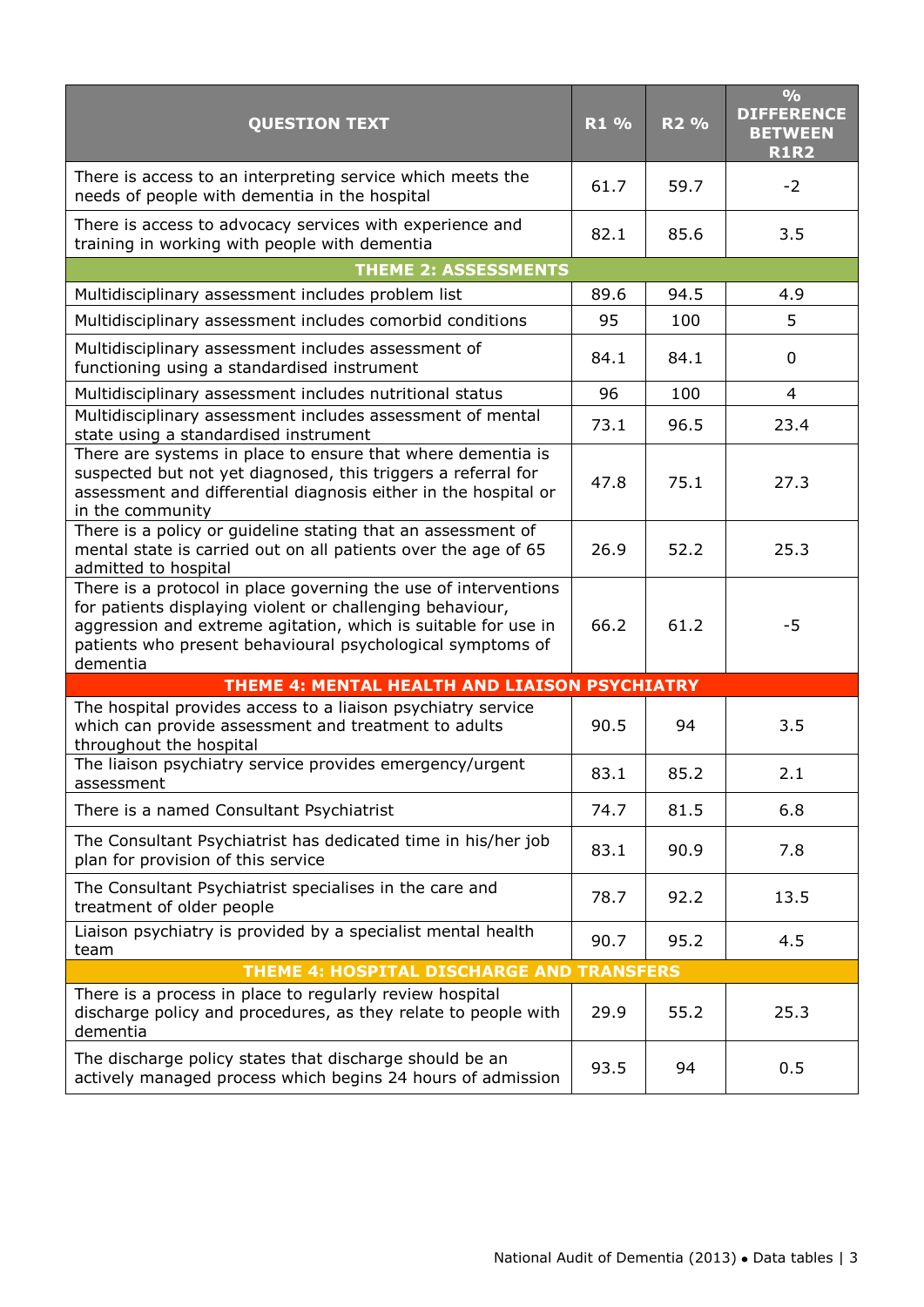| <b>QUESTION TEXT</b>                                                                                                                                                                        | R1 % | R <sub>2</sub> % | $\frac{1}{2}$<br><b>DIFFERENCE</b><br><b>BETWEEN</b><br><b>R1R2</b> |
|---------------------------------------------------------------------------------------------------------------------------------------------------------------------------------------------|------|------------------|---------------------------------------------------------------------|
| THEME 5: INFORMATION AND COMMUNICATION                                                                                                                                                      |      |                  |                                                                     |
| There is a formal system in place for gathering information<br>pertinent to caring for people with dementia                                                                                 | 28.9 | 74.6             | 45.7                                                                |
| Information collected by the pro-forma includes personal<br>details, preferences and routines                                                                                               | 72.4 | 99.3             | 26.9                                                                |
| The form prompts staff to approach carers or relatives to<br>collate necessary information                                                                                                  | 72.4 | 97.3             | 24.9                                                                |
| The patient's notes are organised in such a way that it is easy<br>to:                                                                                                                      |      |                  |                                                                     |
| Identify any communication or memory problems                                                                                                                                               | 33.3 | 54.2             | 20.9                                                                |
| See the care plan                                                                                                                                                                           | 61.2 | 64.7             | 3.5                                                                 |
| There is a system in place to ensure that carers are advised<br>about obtaining carer's assessment and support                                                                              | 56.7 | 67.2             | 10.5                                                                |
| There are clear guidelines regarding involvement of carers<br>and information sharing. This includes:                                                                                       |      |                  |                                                                     |
| Making sure the carer knows what information will be shared<br>with them and why                                                                                                            | 40.3 | 66.2             | 25.9                                                                |
| Asking the carer about the extent they prefer to be involved<br>with the care and support of the person with dementia whilst<br>in the hospital                                             | 39.3 | 65.2             | 25.9                                                                |
| Asking the carer about their wishes and ability to provide care<br>and support of the person with dementia post discharge                                                                   | 52.7 | 71.6             | 18.9                                                                |
| <b>THEME 6: STAFF TRAINING</b>                                                                                                                                                              |      |                  |                                                                     |
| There is a training and knowledge framework or strategy that<br>identifies necessary skill development in working with and<br>caring for people with dementia                               | 22.4 | 79.1             | 56.7                                                                |
| Involvement of people with dementia and carers and use of<br>their experiences is included in the training for ward staff                                                                   | 28.9 | 66.2             | 37.3                                                                |
| Liaison teams from local mental health and learning disability<br>services offer regular training for healthcare professionals in<br>the hospital who provide care for people with dementia | 45.3 | 67.7             | 22.4                                                                |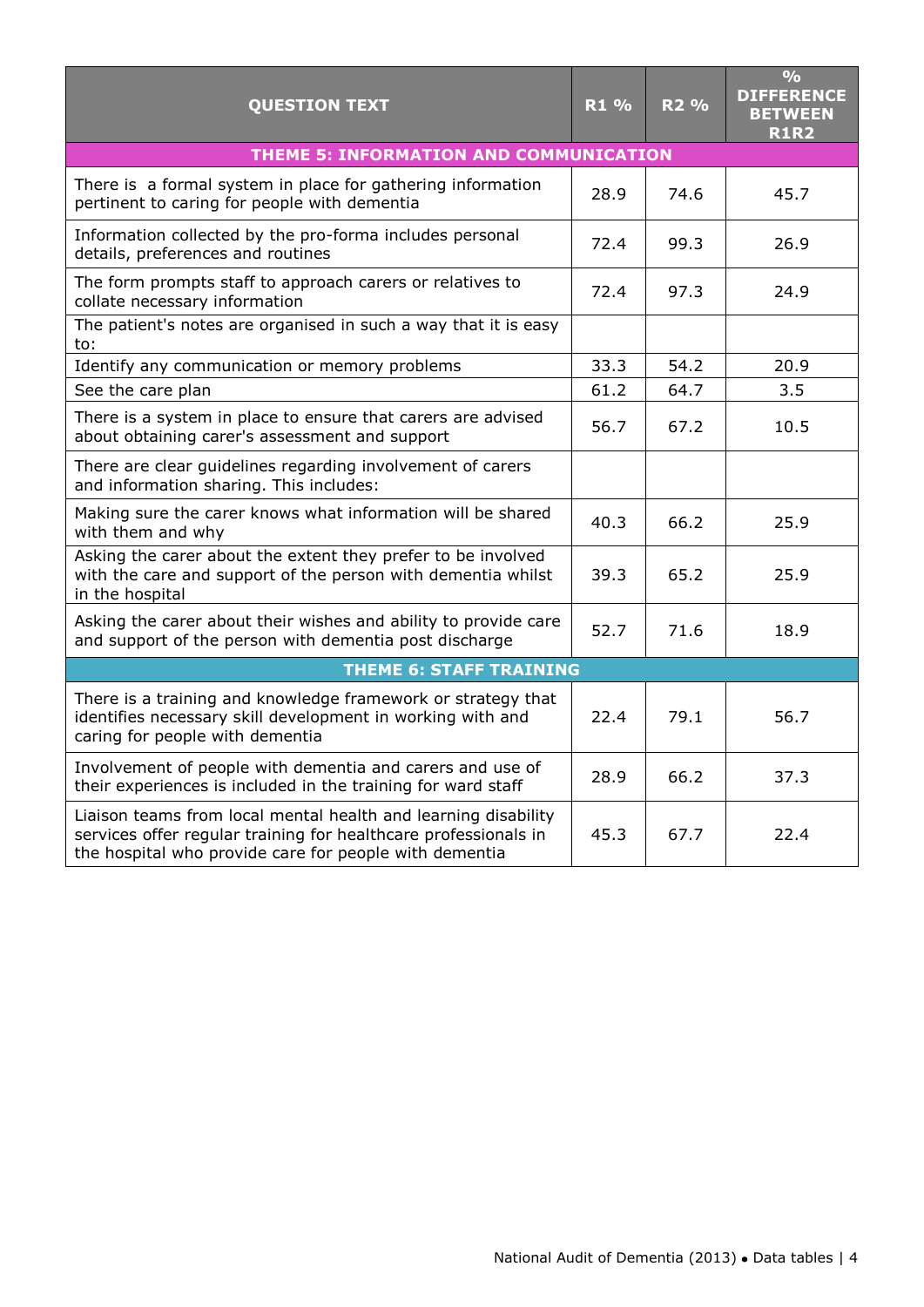195 hospitals submitted case notes in both round 1 and round 2.

| <b>QUESTION TEXT</b>                                                                                                                                                                              | R1 % | R <sub>2</sub> % | $\frac{9}{6}$<br><b>DIFFERENCE</b><br><b>BETWEEN</b><br><b>R1R2</b> |
|---------------------------------------------------------------------------------------------------------------------------------------------------------------------------------------------------|------|------------------|---------------------------------------------------------------------|
| <b>THEME 2: ASSESSMENTS</b>                                                                                                                                                                       |      |                  |                                                                     |
| The multidisciplinary assessment includes problem list                                                                                                                                            | 90.3 | 90.2             | $-0.1$                                                              |
| The multidisciplinary assessment includes comorbid conditions                                                                                                                                     | 96.7 | 96.9             | 0.2                                                                 |
| An assessment of mobility was performed by a healthcare<br>professional                                                                                                                           | 87.1 | 93.6             | 6.5                                                                 |
| An assessment of nutritional status was performed by a<br>healthcare professional                                                                                                                 | 69.4 | 89.1             | 19.7                                                                |
| Has a formal pressure risk assessment been carried out and a<br>score recorded?                                                                                                                   | 86.3 | 93.9             | 7.6                                                                 |
| As part of the multidisciplinary assessment has the patient<br>been asked about any continence needs?                                                                                             | 80.9 | 86.4             | 5.5                                                                 |
| As part of the multidisciplinary assessment has the patient<br>been asked about the presence of any pain?                                                                                         | 76   | 86.8             | 10.8                                                                |
| Has an assessment of functioning, using a standardised<br>assessment, been carried out?                                                                                                           | 26.2 | 43.8             | 17.6                                                                |
| Has the patient's mental health history been recorded -<br>dementia or other conditions or symptoms?                                                                                              | 90.6 | 95.1             | 4.5                                                                 |
| Has a standardised mental status test been carried out?                                                                                                                                           | 43   | 50.2             | 7.2                                                                 |
| THEME 3: MENTAL HEALTH AND LIAISON PSYCHIATRY                                                                                                                                                     |      |                  |                                                                     |
| On admission, was the patient taking antipsychotics due to an<br>existing regular prescription?                                                                                                   | 20.6 | 11.2             | $-9.4$                                                              |
| Was a PRN prescription for antipsychotics in place for this<br>admission?                                                                                                                         | 13.1 | 6.7              | $-6.4$                                                              |
| Was an antipsychotic administered via PRN?                                                                                                                                                        | 68.8 | 75.7             | 6.9                                                                 |
| Was a new additional prescription made for an antipsychotic?                                                                                                                                      | 7.9  | 5.8              | $-2.1$                                                              |
| THEME 5: HOSPITAL DISCHARGE AND TRANSFERS                                                                                                                                                         |      |                  |                                                                     |
| At the point of discharge the patient's level of cognitive<br>impairment, using a standardised assessment, was<br>summarised and recorded                                                         | 16.8 | 18.7             | 1.9                                                                 |
| At the point of discharge the cause of cognitive impairment<br>was summarised and recorded                                                                                                        | 61.2 | 60.1             | $-1.1$                                                              |
| Did a named person coordinate the discharge plan?                                                                                                                                                 | 47.8 | 64.2             | 16.4                                                                |
| Is there evidence in the notes that the discharge<br>coordinator/person planning discharge has discussed<br>appropriate place of discharge and support needs with the<br>person with dementia?    | 42.3 | 56.5             | 14.2                                                                |
| Is there evidence in the notes that the discharge<br>coordinator/person planning discharge has discussed<br>appropriate place of discharge and support needs with the<br>person's carer/relative? | 80   | 80               | 0                                                                   |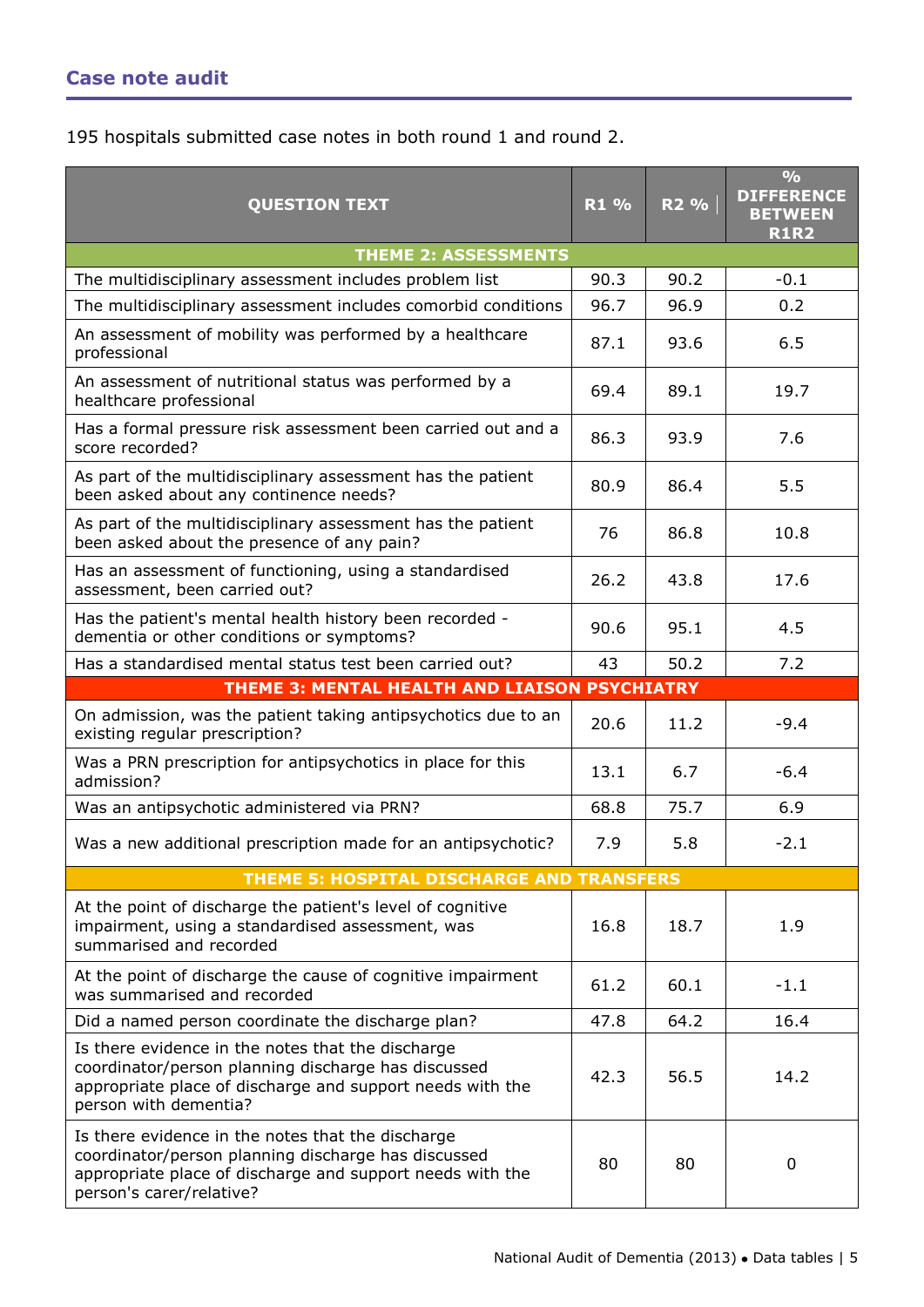| <b>QUESTION TEXT</b>                                                                                                                                                                                                    | R1 % | R <sub>2</sub> % | $\frac{1}{2}$<br><b>DIFFERENCE</b><br><b>BETWEEN</b><br><b>R1R2</b> |
|-------------------------------------------------------------------------------------------------------------------------------------------------------------------------------------------------------------------------|------|------------------|---------------------------------------------------------------------|
| Is there evidence in the notes that the discharge<br>coordinator/person planning discharge has discussed<br>appropriate place of discharge and support needs with the<br>consultant responsible for the patient's care? | 70.9 | 73.7             | 2.8                                                                 |
| Is there evidence in the notes that the discharge<br>coordinator/person planning discharge has discussed<br>appropriate place of discharge and support needs with other<br>members of the multidisciplinary team?       | 80.7 | 81.2             | 0.5                                                                 |
| Has a single plan for discharge with clear updated information<br>been produced?                                                                                                                                        | 66.9 | 68.8             | 1.9                                                                 |
| Are any support needs that have been identified documented<br>in the discharge plan or summary?                                                                                                                         | 57.5 | 62.2             | 4.7                                                                 |
| Has the patient and/or carer received a copy of the plan or<br>summary?                                                                                                                                                 | 41.1 | 66.5             | 25.4                                                                |
| Was discharge planning initiated within 24 hours of<br>admission?                                                                                                                                                       | 43.7 | 40.1             | $-3.6$                                                              |
| Carers or family have received notice of discharge and this is<br>documented:                                                                                                                                           |      |                  |                                                                     |
| Less than 24 hours                                                                                                                                                                                                      | 16.4 | 16.4             | 0                                                                   |
| 24 hours                                                                                                                                                                                                                | 14.2 | 10.5             | $-3.7$                                                              |
| 24 - 48 hours                                                                                                                                                                                                           | 20.7 | 18.6             | $-2.1$                                                              |
| More than 48 hours                                                                                                                                                                                                      | 31.9 | 27.9             | $-4$                                                                |
| No notice at all                                                                                                                                                                                                        | 6.1  | 0.5              | $-5.6$                                                              |
| An assessment of the carer's current needs has taken place in<br>advance of discharge                                                                                                                                   | 74.6 | 71.4             | $-3.2$                                                              |
| THEME 5: INFORMATION AND COMMUNICATION                                                                                                                                                                                  |      |                  |                                                                     |
| Does the care assessment contain a section dedicated to<br>collecting information from the carer, next of kin or a person<br>who knows the patient well?                                                                | 42.6 | 43.9             | 1.3                                                                 |
| Has information been collected about the patient regarding<br>personal details, preferences and routines?                                                                                                               | 43.5 | 54               | 10.5                                                                |
| Has information been collected about the patient regarding<br>reminders or support with personal care?                                                                                                                  | 72.2 | 70.6             | $-1.6$                                                              |
| Has information been collected about the patient regarding<br>recurring factors that may cause or exacerbate distress?                                                                                                  | 23.8 | 32.8             | 9                                                                   |
| Has information been collected about the patient regarding<br>support or actions that can calm the person if they are<br>agitated?                                                                                      | 17.5 | 23.9             | 6.4                                                                 |
| Has information been collected about the patient regarding<br>life details which aid communication?                                                                                                                     | 32.1 | 45.3             | 13.2                                                                |